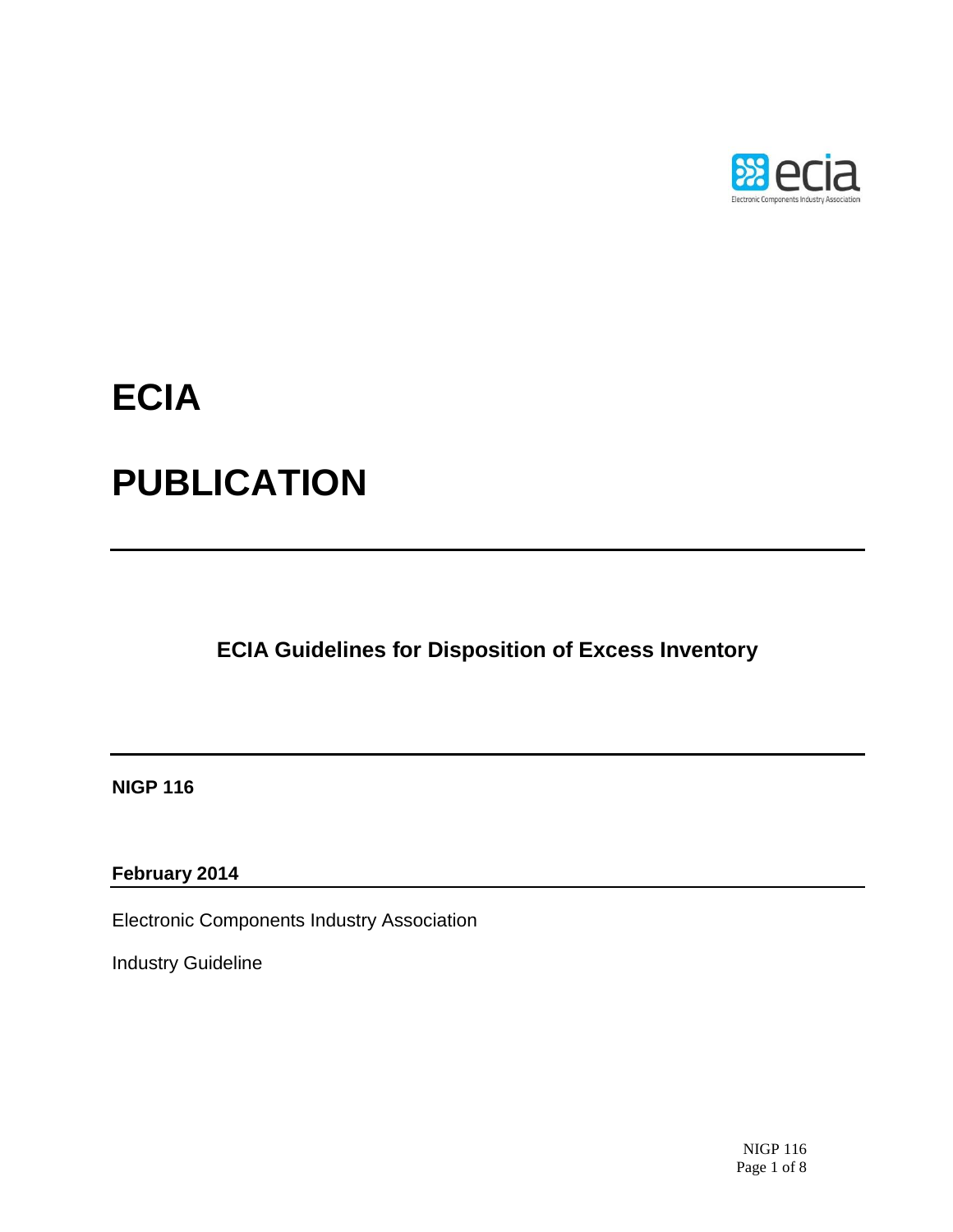#### **NOTICE**

ECIA Industry Guidelines and Publications contain material that has been prepared, progressively reviewed, and approved through various ECIA-sponsored industry task forces, comprised of ECIA member distributors and manufacturers, and subsequently reviewed and approved by the ECIA Board of Directors. After adoption, efforts are taken to ensure widespread dissemination of the guidelines. ECIA reviews and updates the guidelines as needed.

ECIA Industry Guidelines and Publications are designed to serve the public interest through the promotion of uniform and consistent practices between component manufacturers, manufacturer's representatives, and distributors resulting in improved efficiency, profitability, product quality, safety, and environmentally responsible practices. Existence of such guidelines shall not in any respect preclude any member or non-member of ECIA from adopting any other practice not in conformance to such guidelines, nor shall the existence of such guidelines preclude their voluntary use by those other than ECIA members, whether the guideline is to be used either domestically or internationally.

ECIA does not assume any liability or obligation whatever to parties adopting ECIA Industry Guidelines and Publications. Each company must independently assess whether adherence to some or all of the guidelines is in its own best interest.

Inquiries, comments and suggestions relative to the content of this ECIA Industry Guideline should be addressed to ECIA headquarters.

Published by

ELECTRONIC COMPONENTS INDUSTRY ASSOCIATION 1111 Alderman Dr., Suite 400 Alpharetta, GA 30005 678-393-9990

> Copyright 2014 Printed in U.S.A. All rights reserved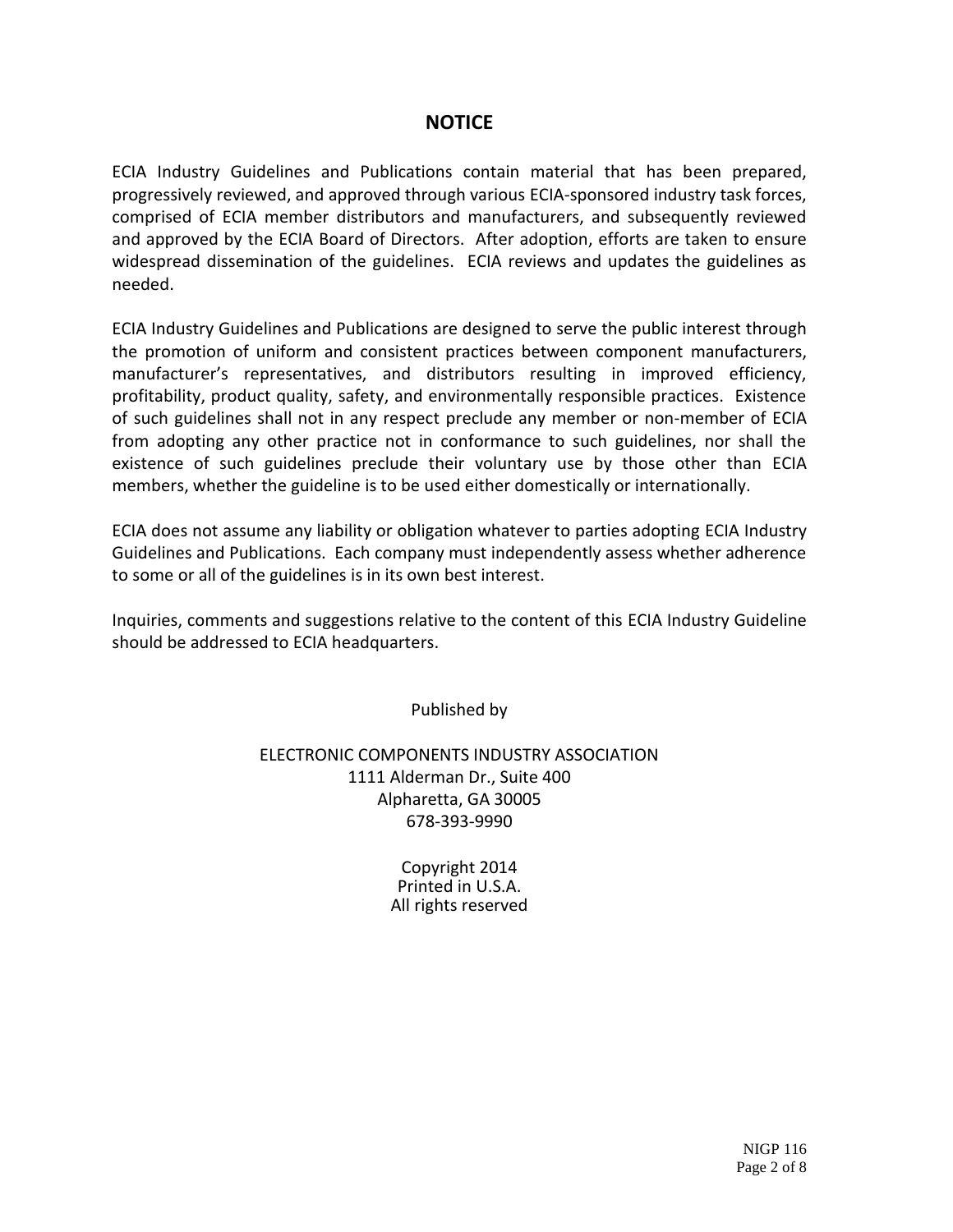#### **ECIA Guideline for Disposition of Excess Inventory**

#### **1. Purpose**

Identify excess inventory disposition practices in the supply chain and create an industry best practices document which will help suppliers, customers, and distributors understand the potential negative effects of mishandling excess inventory and give those companies that don't currently have excess inventory processes and procedures a guideline to follow.

#### **2. Scope**

Define best practices for disposition of excess inventory including Scrap, Return, and Resell.

#### **3. Definition**

Excess inventory is defined as those inventories above and beyond desirable levels.

#### **4. Reference Documents**

NIGP 113 NEDA Guidelines for Product Returns

#### **5. Counterfeit Concerns**

The authorized supply chain represented by original component manufacturers (OCM), their contractually authorized distributors, and their contractually authorized representatives continues to be the best source of counterfeit free components. This supply chain has and continues to develop practices that mitigate the entry of counterfeits. Product returns is an opportunity for potential counterfeit parts entry (See NIGP 113 NEDA Guidelines for Product Returns).

Although disposition of excess inventory doesn't directly lead to counterfeit parts in the supply chain, the carless disposition may provide counterfeiters with components, packages, etc. that could be used to create counterfeit parts. Instances of discarded parts being taken out of trash containers and used to "make" counterfeit parts are all too common.

There are primarily three options for disposition of excess inventory: scrap, return, and sell/re-sell. This guideline will address best practices in each of these areas.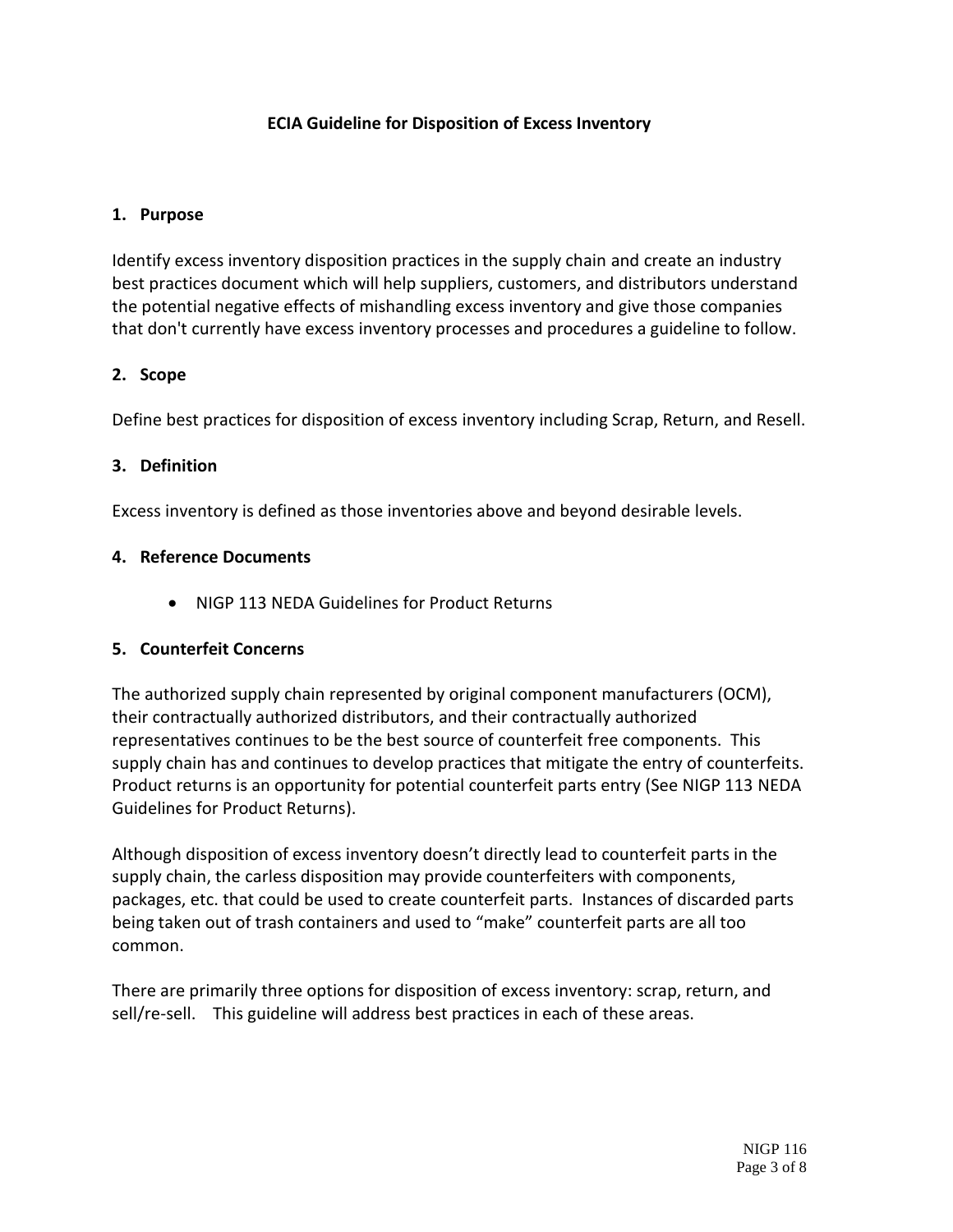#### **6. Scrap**

### **Scrap Allowance – Distributor Process**

#### *Example of a High Level Process*

Distributor will review the supplier scrap allowance matrix to determine what is eligible for scrap return during the fiscal period.

Supplier provides dollar amount eligible for scrap based on the terms and conditions of the contract. The distributor validates through their internal audit process.

The distributor's material organization will determine what product is to be submitted for scrap/return based on the supplier's terms and conditions.

Submit scrap allowance form to the supplier for approval.

The requested return is approved; information is reviewed to ensure inventory position has not changed. The suppliers terms and conditions specify whether this is to be a return to the supplier for scrap or distributor is authorized to scrap using a 3<sup>rd</sup> party certified scrap house.

Documents are generated referencing the supplier authorization number. The method is the same for both stock rotation and scrap allowance, with the ship-to location designating this is scrap allowance (sent to scrap house or supplier).

Logistics releases the return documents and pulls, inspects, packages, and ships all referenced product to the address specified in the ship-to location of the debit memo.

For product sent to certified scrap vendor a certificate of destruction must be provided upon completion of destruction.

In the cases where the distributor is required to return the product to the supplier for scrap processing the suppliers internal processes for scrap apply.

The supplier receives the debit request, reconciles, issues credit to the distributor.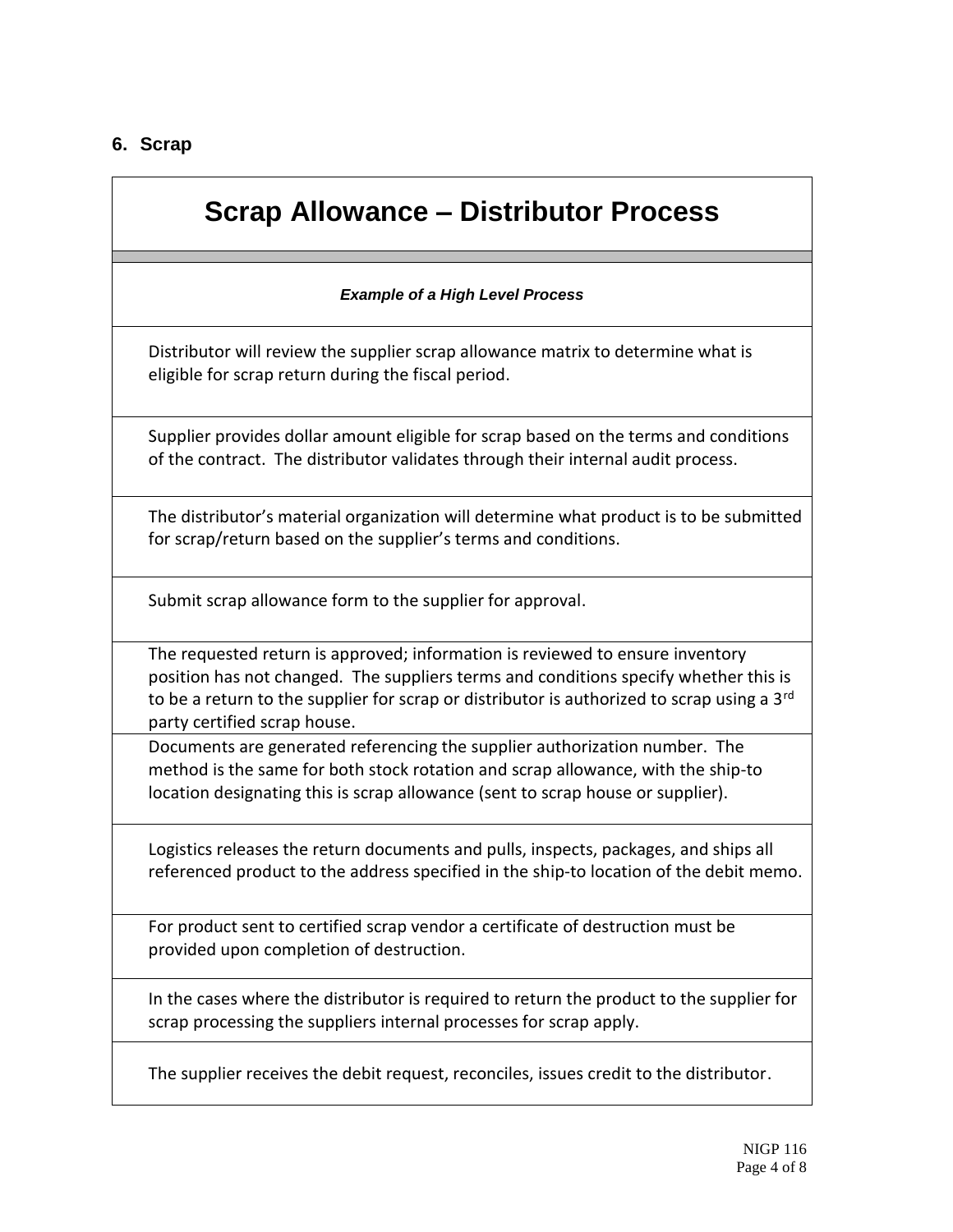### **Stock Rotation – Distributor Process**

*Example of a High Level Process*

Distributor will review the supplier stock rotation allowance matrix to determine what is eligible for stock rotation during the fiscal period.

Supplier provides dollar amount eligible for stock rotation based on the terms and conditions of the contract. The distributor validates through their internal audit process.

The distributors' material organization will determine what product is to be submitted for stock rotation based on the suppliers' terms and conditions.

Submit stock rotation allowance form to the supplier for approval.

The requested stock rotation is approved; RMA information is reviewed to ensure inventory position has not changed.

Documents are generated referencing the supplier authorization number and the ship to address supplied by the supplier.

Logistics releases the return documents and pulls, inspects, packages, and ships all referenced product to the address specified in the ship-to location of the debit memo.

Supplier receives and validates that the return is valid and meets their requirements, reconciles, and issues credit.

Distributor debits the supplier.

Supplier reconciles, and issues credit.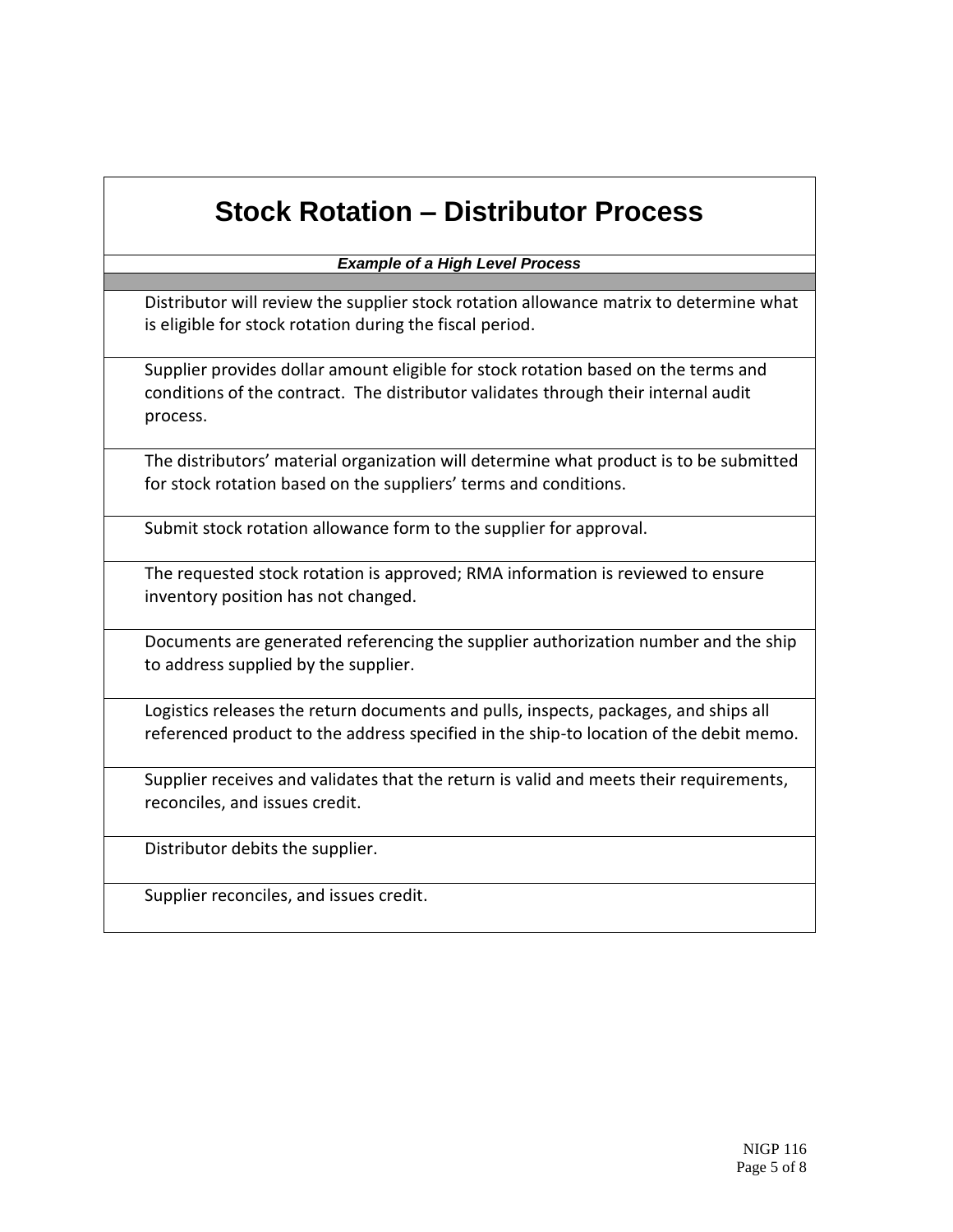### *Supplier Disposition Process for Distributor and Customer Returns (Stock Rotations)*

*Example of a High Level Process*

Review and approval process completed, for stock rotation and RMA issued to distributor or customer.

Upon receipt of product all boxes and pallets shall be counted and verified against the shipping verification document or Bill of Lading from the authorized distributor. Return authorization numbers shall be confirmed as well.

Each package is reviewed for the manufacturer's label. Any package without the manufacturer's label is considered discrepant and potentially counterfeit. This product is quarantined and documented on the appropriate form and the product is scrapped. Any deviation from this practice requires a documented approval. This documentation shall be kept on file as determined by internal policies and procedures.

Compare part number and quantity from the purchase order and/or packing list, and count and confirm each individual part number. If box is not a sealed box from the factory, then weigh count or hand count to determine correct quantity. All discrepancies shall be documented.

Verify and confirm any date codes or expiration dates listed on the product and outer carton labels. If the product is expired, document with the expiration date. If necessary, disposition product to be scrapped.

Review receiving documentation. Identify any discrepancies and disposition accordingly. If necessary, reject and return to customer or distributor, and/or scrap.

Once all part numbers and quantities, along with date code and expiration dates, have been verified and are within date code requirements, document and proceed with receiving and locating processes.

The supplier receives the debit request, reconciles, issues credit to the distributor or customer.

Supplier determines disposition of the returned product. Return to stock for sale or scrap.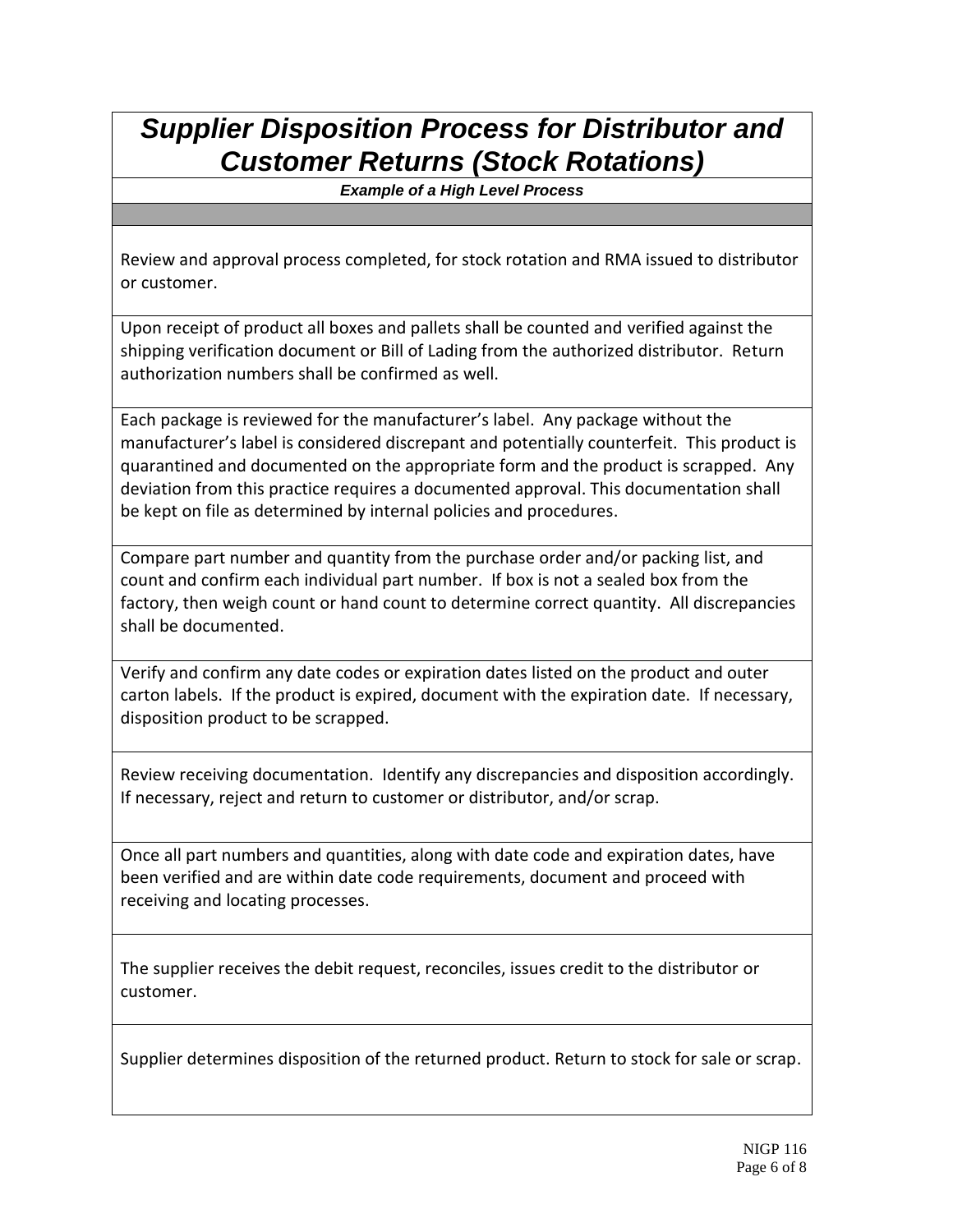#### **7. 3 rd Party Processes**

### *3 rd Party Engagement for the Disposition of Excess Inventory: Distributor Process*

*Example of a High Level Process*

Distributor contractually engages with an authorized 3<sup>rd</sup> party that meets the distributors' and suppliers' requirements for disposition of excess or EOL product.

Distributor and the 3<sup>rd</sup> party agree on the terms of sale, quality requirements, etc. (Typically Confidential)

Distributor provides the 3<sup>rd</sup> party partner with a listing of excess inventories using various methods of delivery. (Spreadsheet, EDI/B2B, or direct access via web portal)

3<sup>rd</sup> party will purchase the product from the distributor when they have an immediate need or in anticipation of a future requirement (spec buy).

Shipment of the product may come from the 3<sup>rd</sup> party or direct ship from the distributor depending on the terms of the engagement.